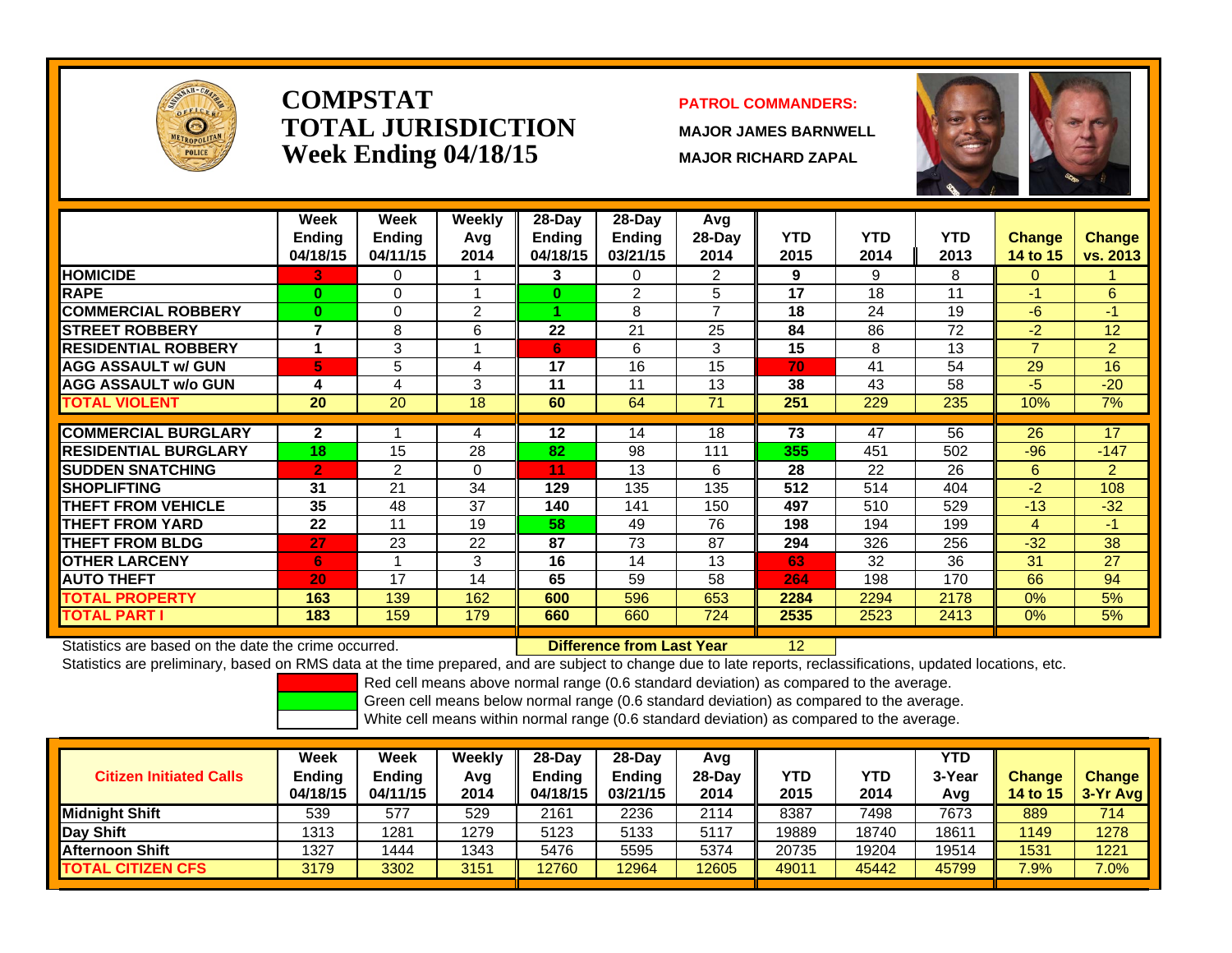

# **COMPSTATWEST CHATHAM PRECINCTWeek Ending 04/11/15**

**PRECINCT COMMANDER:**

**CAPT. CARL RAMEY**



|                             | Week<br><b>Ending</b><br>04/11/15 | Week<br><b>Ending</b><br>04/04/15 | <b>Weekly</b><br>Avq<br>2014 | $28-Day$<br><b>Ending</b><br>04/11/15 | 28-Day<br><b>Ending</b><br>03/14/15 | Avg<br>28-Day<br>2014 | <b>YTD</b><br>2015 | <b>YTD</b><br>2014 | <b>YTD</b><br>2013 | <b>Change</b><br><b>14 to 15</b> | <b>Change</b><br>vs. 2013 |
|-----------------------------|-----------------------------------|-----------------------------------|------------------------------|---------------------------------------|-------------------------------------|-----------------------|--------------------|--------------------|--------------------|----------------------------------|---------------------------|
| <b>HOMICIDE</b>             | 0                                 | 0                                 | 0                            | 0                                     | 0                                   | 0                     | $\mathbf{0}$       | 0                  |                    | $\mathbf{0}$                     | -1                        |
| <b>RAPE</b>                 | $\bf{0}$                          | 0                                 | $\Omega$                     | $\bf{0}$                              | $\Omega$                            |                       | 3                  | 4                  | 2                  | $-1$                             | -1                        |
| <b>COMMERCIAL ROBBERY</b>   | $\mathbf{0}$                      | 0                                 | $\Omega$                     | 4                                     | $\overline{\mathbf{A}}$             |                       | 4                  | 5                  | 4                  | $-1$                             | $\Omega$                  |
| <b>STREET ROBBERY</b>       | $\bf{0}$                          | $\Omega$                          |                              | $\bf{0}$                              | $\overline{2}$                      | 3                     | 6                  | 9                  | 13                 | $-3$                             | -7                        |
| <b>RESIDENTIAL ROBBERY</b>  | 0                                 | $\Omega$                          | $\Omega$                     | $\bf{0}$                              | $\Omega$                            |                       | $\mathbf{2}$       | $\overline{2}$     | 3                  | $\Omega$                         | $-1$                      |
| <b>AGG ASSAULT w/ GUN</b>   |                                   | -4                                | 0                            | $\mathbf{2}$                          |                                     |                       | 8                  | 3                  | 6                  | 5                                | 2                         |
| <b>AGG ASSAULT w/o GUN</b>  | 3                                 | 2                                 | $\Omega$                     | 6                                     | 4                                   | 2                     | 11                 | 5                  | 7                  | 6                                | 4                         |
| <b>TOTAL VIOLENT</b>        | 4                                 | 3                                 | $\overline{2}$               | 9                                     | 8                                   | 9                     | 34                 | 28                 | 36                 | 21%                              | $-6%$                     |
|                             |                                   |                                   |                              |                                       |                                     |                       |                    |                    |                    |                                  |                           |
| <b>COMMERCIAL BURGLARY</b>  | $\bf{0}$                          | $\Omega$                          |                              | $\bf{0}$                              | 2                                   | 4                     | 23                 | 7                  | 11                 | 16                               | 12                        |
| <b>RESIDENTIAL BURGLARY</b> |                                   | 3                                 | 5                            | 12                                    | 19                                  | 21                    | 71                 | 80                 | 99                 | $-9$                             | $-28$                     |
| <b>SUDDEN SNATCHING</b>     | 0                                 | $\Omega$                          | 0                            | $\bf{0}$                              | $\Omega$                            |                       | $\overline{2}$     | $\overline{2}$     | $\Omega$           | $\Omega$                         | $\overline{2}$            |
| <b>SHOPLIFTING</b>          | 2                                 | $\Omega$                          | 5.                           | 13                                    | 16                                  | 19                    | 63                 | 60                 | 53                 | 3                                | 10                        |
| <b>THEFT FROM VEHICLE</b>   | 8                                 | 14                                | 6                            | 32                                    | 29                                  | 26                    | 84                 | 98                 | 78                 | $-14$                            | 6                         |
| <b>THEFT FROM YARD</b>      | 7                                 | 3                                 | 3                            | 12                                    | 7                                   | 12                    | 38                 | 46                 | 27                 | $-8$                             | 11                        |
| <b>THEFT FROM BLDG</b>      | 4                                 | $\overline{2}$                    | 3                            | 12                                    | 12                                  | 13                    | 49                 | 62                 | 36                 | $-13$                            | 13                        |
| <b>OTHER LARCENY</b>        | $\overline{2}$                    | 0                                 | ٠                            | 6                                     | 5                                   | 3                     | 16                 | 5                  | 5                  | 11                               | 11                        |
| <b>AUTO THEFT</b>           | 7                                 |                                   | 3                            | 11                                    | 5                                   | 12                    | 56                 | 41                 | 26                 | 15                               | 30                        |
| <b>TOTAL PROPERTY</b>       | 31                                | 23                                | 28                           | 98                                    | 95                                  | 111                   | 402                | 401                | 335                | 0%                               | 20%                       |
| <b>TOTAL PART I</b>         | $35\phantom{.0}$                  | 26                                | 30                           | 107                                   | 103                                 | 121                   | 436                | 429                | 371                | 2%                               | 18%                       |

Statistics are based on the date the crime occurred.

**Difference from Last Year** 7

Statistics are preliminary, based on RMS data at the time prepared, and are subject to change due to late reports, reclassifications, updated locations, etc.

Red cell means above normal range (0.6 standard deviation) as compared to the average.

Green cell means below normal range (0.6 standard deviation) as compared to the average.

| Week<br><b>Ending</b><br>04/11/15 | <b>Week</b><br><b>Ending</b><br>04/04/15 | Weekly<br>Avg<br>2014 | $28-Dav$<br><b>Ending</b><br>04/11/15 | $28-Dav$<br><b>Ending</b><br>03/14/15 | Avg<br>28-Day<br>2014 | <b>YTD</b><br>2015 | YTD<br>2014 | YTD<br>3-Year<br>Avg | <b>Change</b><br><b>14 to 15</b> | <b>Change</b><br>3-Yr Avg |
|-----------------------------------|------------------------------------------|-----------------------|---------------------------------------|---------------------------------------|-----------------------|--------------------|-------------|----------------------|----------------------------------|---------------------------|
| 108                               | 15                                       | 107                   | 434                                   | 441                                   | 429                   | 1657               | 1501        | 1523                 | 156                              | 134                       |
| 271                               | 272                                      | 264                   | 1045                                  | 1038                                  | 1055                  | 4202               | 3882        | 3887                 | 320                              | 315                       |
| 266                               | 307                                      | 279                   | 1087                                  | 086                                   | 1115                  | 4220               | 3994        | 4014                 | 226                              | 206                       |
| 645                               | 645                                      | 650                   | 2566                                  | 2565                                  | 2599                  | 10079              | 9377        | 9425                 | 7.5%                             | 6.9%                      |
|                                   |                                          |                       |                                       |                                       |                       |                    |             |                      |                                  |                           |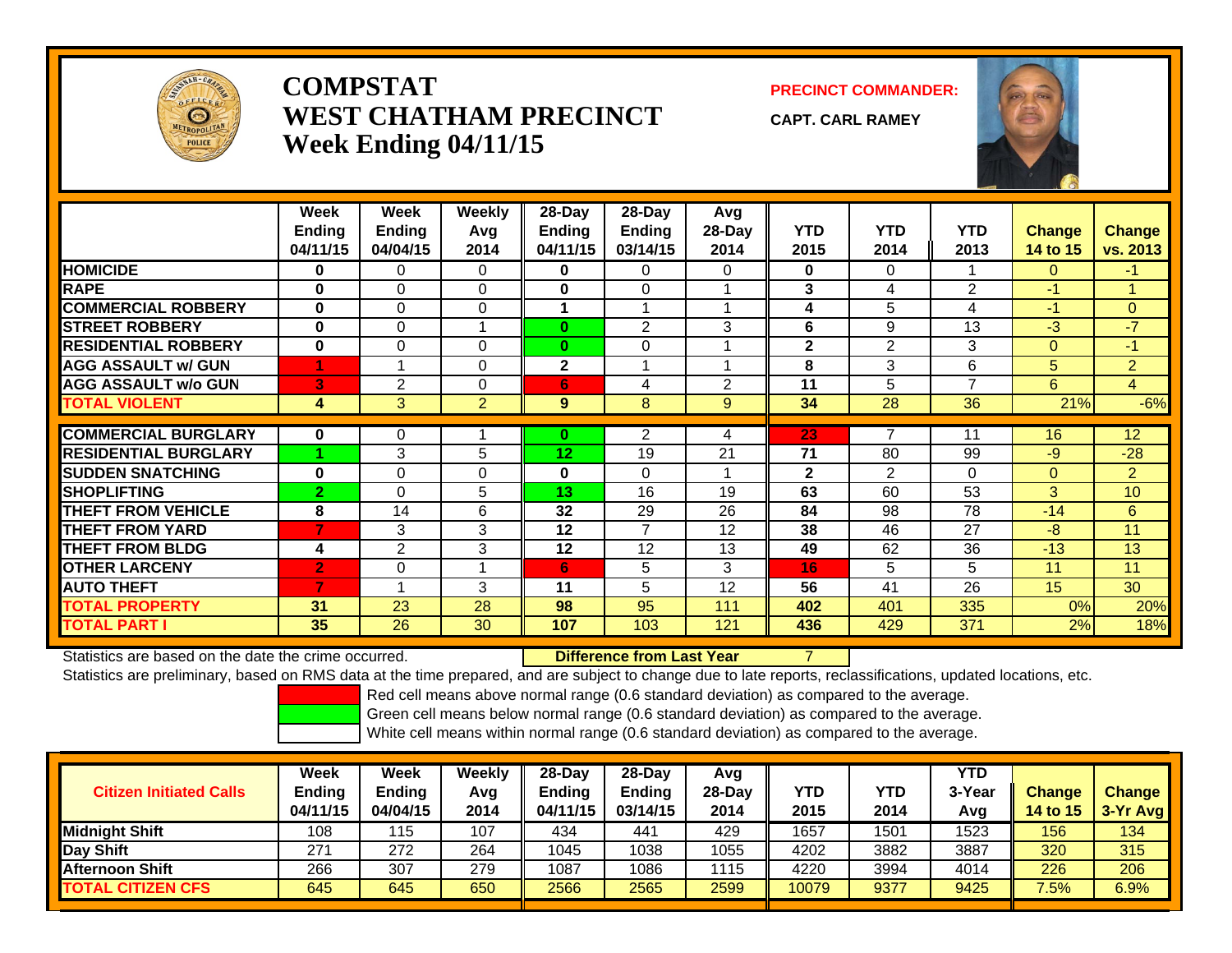

# **COMPSTATDOWNTOWN PRECINCTWeek Ending 04/11/15**

#### **PRECINCT COMMANDER:**

**CAPT. Ben Herron**

-10



|                             | Week<br><b>Ending</b><br>04/11/15 | Week<br><b>Ending</b><br>04/04/15 | Weekly<br>Avq<br>2014 | $28-Day$<br><b>Ending</b><br>04/11/15 | $28$ -Day<br>Ending<br>03/14/15 | Avg<br>$28$ -Day<br>2014 | <b>YTD</b><br>2015 | <b>YTD</b><br>2014 | <b>YTD</b><br>2013 | <b>Change</b><br>14 to 15 | <b>Change</b><br>vs. 2013 |
|-----------------------------|-----------------------------------|-----------------------------------|-----------------------|---------------------------------------|---------------------------------|--------------------------|--------------------|--------------------|--------------------|---------------------------|---------------------------|
| <b>HOMICIDE</b>             | 0                                 | 0                                 | $\Omega$              | $\mathbf{0}$                          | 0                               |                          | $\mathbf{0}$       |                    | $\overline{2}$     | -1                        | $-2$                      |
| <b>RAPE</b>                 | $\bf{0}$                          | $\Omega$                          | $\Omega$              | $\bf{0}$                              |                                 |                          | 6                  | 3                  | 4                  | 3                         | $\overline{2}$            |
| <b>COMMERCIAL ROBBERY</b>   | 0                                 | $\Omega$                          | $\Omega$              | $\bf{0}$                              | $\Omega$                        |                          | $\overline{2}$     | 2                  | $\overline{2}$     | 0                         | $\mathbf{0}$              |
| <b>STREET ROBBERY</b>       | 3                                 | 2                                 | $\overline{2}$        | 5                                     | 4                               | $\overline{ }$           | 24                 | 19                 | 23                 | 5                         | 1                         |
| <b>RESIDENTIAL ROBBERY</b>  |                                   | $\Omega$                          | $\Omega$              | $\overline{2}$                        |                                 | 0                        | $\overline{2}$     | $\Omega$           | 3                  | $\overline{2}$            | $-1$                      |
| <b>AGG ASSAULT w/ GUN</b>   | 4                                 | $\Omega$                          |                       | 3                                     | 2                               | 3                        | 14                 | 10                 | 13                 | 4                         | $\mathbf{1}$              |
| <b>AGG ASSAULT w/o GUN</b>  | $\bf{0}$                          |                                   |                       |                                       | 2                               | 3                        | 5.                 | 15                 | 12                 | $-10$                     | $-7$                      |
| <b>TOTAL VIOLENT</b>        | 5                                 | 3                                 | 4                     | 11                                    | 10                              | 16                       | 53                 | 50                 | 59                 | 6%                        | $-10%$                    |
|                             |                                   |                                   |                       |                                       |                                 |                          |                    |                    |                    |                           |                           |
| <b>COMMERCIAL BURGLARY</b>  | $\bf{0}$                          | 0                                 |                       | 3                                     | 4                               | 3                        | 7                  | 8                  | 4                  | -1                        | 3                         |
| <b>RESIDENTIAL BURGLARY</b> | $\bf{0}$                          | 2                                 | 3                     | 6                                     | 10                              | 11                       | 31                 | 35                 | 42                 | $-4$                      | $-11$                     |
| <b>SUDDEN SNATCHING</b>     |                                   |                                   | $\Omega$              | 4                                     | 6                               | $\overline{2}$           | 14                 | 8                  | 15                 | 6                         | $-1$                      |
| <b>SHOPLIFTING</b>          | 4                                 | 6                                 | 4                     | 19                                    | 18                              | 18                       | 67                 | 76                 | 41                 | $-9$                      | 26                        |
| <b>THEFT FROM VEHICLE</b>   | 5.                                | 10                                | 9                     | 26                                    | 35                              | 36                       | 101                | 121                | 104                | $-20$                     | $-3$                      |
| <b>THEFT FROM YARD</b>      | 3                                 | 3                                 | 5                     | 18                                    | 22                              | 21                       | 52                 | 45                 | 61                 | $\overline{7}$            | $-9$                      |
| <b>THEFT FROM BLDG</b>      | 3.                                | 9                                 | 5                     | 23                                    | 25                              | 21                       | 67                 | 78                 | 52                 | $-11$                     | 15                        |
| <b>OTHER LARCENY</b>        | $\mathbf{0}$                      | $\Omega$                          |                       |                                       |                                 | $\overline{2}$           | 8                  | 3                  | 7                  | 5                         | 1                         |
| <b>AUTO THEFT</b>           | 4                                 | 2                                 | 3                     | 12                                    | 10                              | 11                       | 42                 | 28                 | 33                 | 14                        | 9                         |
| <b>TOTAL PROPERTY</b>       | 20                                | 33                                | 31                    | 112                                   | 131                             | 125                      | 389                | 402                | 359                | $-3%$                     | 8%                        |
| <b>TOTAL PART I</b>         | 25                                | 36                                | 35                    | 123                                   | 141                             | 141                      | 442                | 452                | 418                | $-2%$                     | 6%                        |

Statistics are based on the date the crime occurred. **Difference from Last Year** 

Statistics are preliminary, based on RMS data at the time prepared, and are subject to change due to late reports, reclassifications, updated locations, etc.

Red cell means above normal range (0.6 standard deviation) as compared to the average.

Green cell means below normal range (0.6 standard deviation) as compared to the average.

| <b>Citizen Initiated Calls</b> | Week<br><b>Ending</b><br>04/11/15 | <b>Week</b><br><b>Ending</b><br>04/04/15 | Weekly<br>Avg<br>2014 | $28-Dav$<br><b>Ending</b><br>04/11/15 | 28-Dav<br><b>Ending</b><br>03/14/15 | Avg<br>$28-Day$<br>2014 | <b>YTD</b><br>2015 | YTD<br>2014 | YTD<br>3-Year<br>Avg | <b>Change</b><br><b>14 to 15</b> | <b>Change</b><br>3-Yr Avg |
|--------------------------------|-----------------------------------|------------------------------------------|-----------------------|---------------------------------------|-------------------------------------|-------------------------|--------------------|-------------|----------------------|----------------------------------|---------------------------|
| <b>Midnight Shift</b>          | 126                               | 120                                      | 114                   | 487                                   | 526                                 | 457                     | 1778               | 1694        | 1713                 | 84                               | 65                        |
| <b>Day Shift</b>               | 241                               | 244                                      | 223                   | 927                                   | 964                                 | 891                     | 3570               | 3133        | 3263                 | 437                              | 307                       |
| IAfternoon Shift               | 248                               | 295                                      | 244                   | 1062                                  | 123                                 | 976                     | 3829               | 3541        | 3575                 | 288                              | 254                       |
| <b>TOTAL CITIZEN CFS</b>       | 615                               | 659                                      | 581                   | 2476                                  | 2613                                | 2324                    | 9177               | 8368        | 8551                 | 9.7%                             | 7.3%                      |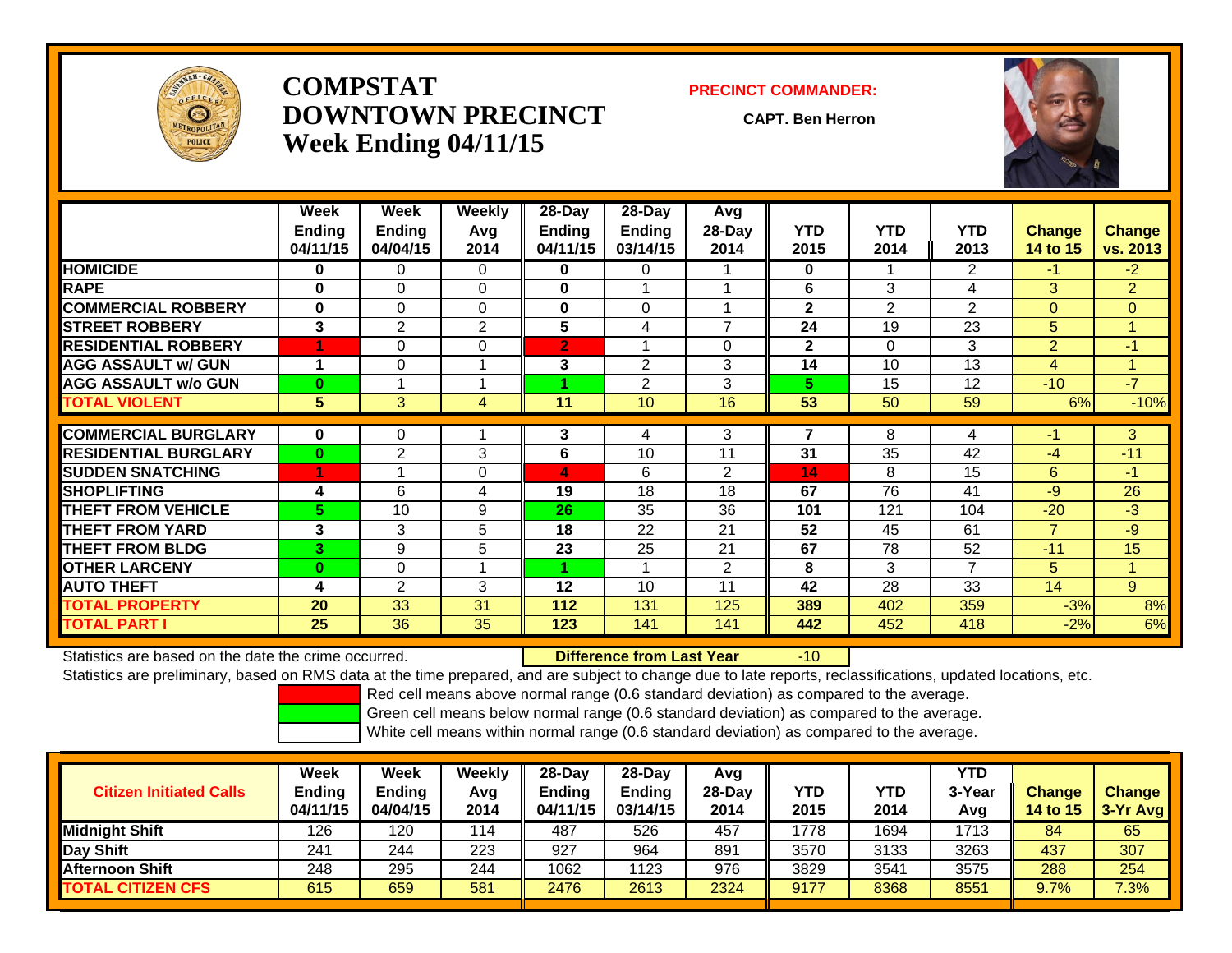

# **COMPSTATCENTRAL PRECINCT CAPT. DEVONN ADAMSWeek Ending 04/11/15**

### **PRECINCT COMMANDER:**



|                             | Week<br><b>Ending</b><br>04/11/15 | Week<br>Ending<br>04/04/15 | <b>Weekly</b><br>Avq<br>2014 | 28-Day<br>Ending<br>04/11/15 | 28-Day<br><b>Ending</b><br>03/14/15 | Avg<br>28-Day<br>2014 | <b>YTD</b><br>2015 | <b>YTD</b><br>2014 | <b>YTD</b><br>2013 | <b>Change</b><br>14 to 15 | <b>Change</b><br>vs. 2013 |
|-----------------------------|-----------------------------------|----------------------------|------------------------------|------------------------------|-------------------------------------|-----------------------|--------------------|--------------------|--------------------|---------------------------|---------------------------|
| <b>HOMICIDE</b>             | 3.                                | 0                          | 0                            | 3                            | 0                                   |                       | 5                  | 5                  |                    | 0                         | 4                         |
| <b>RAPE</b>                 | $\bf{0}$                          | $\Omega$                   | $\Omega$                     | 0                            |                                     |                       | 4                  | 7                  |                    | $-3$                      | 3                         |
| <b>COMMERCIAL ROBBERY</b>   | $\bf{0}$                          | $\Omega$                   | $\Omega$                     | 0                            | $\Omega$                            |                       | $\mathbf{2}$       | 7                  | 4                  | $-5$                      | $-2$                      |
| <b>STREET ROBBERY</b>       | 3                                 | 0                          | $\mathbf{2}$                 | $\overline{7}$               | 5                                   | 8                     | 25                 | 29                 | 20                 | $-4$                      | 5                         |
| <b>RESIDENTIAL ROBBERY</b>  | $\bf{0}$                          |                            | $\Omega$                     |                              |                                     | $\Omega$              | 1                  | 0                  | 3                  |                           | $-2$                      |
| <b>AGG ASSAULT w/ GUN</b>   | $\overline{2}$                    |                            | $\overline{2}$               | 6                            | 6                                   | 6                     | 26                 | 17                 | 16                 | 9                         | 10                        |
| <b>AGG ASSAULT w/o GUN</b>  | $\mathbf{0}$                      |                            |                              | 3                            | 5                                   | 3                     | 11                 | 8                  | 17                 | 3                         | $-6$                      |
| <b>TOTAL VIOLENT</b>        | 8                                 | 3                          | 5                            | 20                           | 18                                  | 21                    | 74                 | 73                 | 62                 | 1%                        | 19%                       |
| <b>COMMERCIAL BURGLARY</b>  | $\bf{0}$                          |                            |                              |                              |                                     |                       |                    |                    | 19                 |                           |                           |
|                             |                                   | 0                          |                              | 6                            |                                     | 4                     | 22                 | 11                 |                    | 11                        | 3                         |
| <b>RESIDENTIAL BURGLARY</b> | 5.                                | 2                          | 9                            | 18                           | 21                                  | 34                    | 92                 | 136                | 127                | $-44$                     | $-35$                     |
| <b>SUDDEN SNATCHING</b>     | $\bf{0}$                          | $\Omega$                   | $\Omega$                     | 1                            | 2                                   |                       | 5                  | 3                  | 4                  | $\overline{2}$            | 1                         |
| <b>SHOPLIFTING</b>          | $\bf{0}$                          |                            | 2                            | 6                            | $\overline{7}$                      | 8                     | 25                 | 34                 | 33                 | $-9$                      | $-8$                      |
| <b>THEFT FROM VEHICLE</b>   | 8                                 | $\overline{\phantom{a}}$   | 9                            | 31                           | 30                                  | 36                    | 144                | 116                | 105                | 28                        | 39                        |
| <b>THEFT FROM YARD</b>      | 6                                 |                            | 5                            | 10 <sup>1</sup>              | 4                                   | 20                    | 47                 | 40                 | 48                 | $\overline{7}$            | $-1$                      |
| <b>THEFT FROM BLDG</b>      | $\overline{7}$                    | 4                          | 4                            | 16                           | 10                                  | 18                    | 57                 | 55                 | 48                 | $\overline{2}$            | 9                         |
| <b>OTHER LARCENY</b>        | $\bf{0}$                          |                            |                              | $\overline{2}$               | 4                                   | 2                     | 17                 | 2                  | 3                  | 15                        | 14                        |
| <b>AUTO THEFT</b>           | 3                                 | 6                          | 4                            | 19                           | 21                                  | 17                    | 72                 | 74                 | 44                 | $-2$                      | 28                        |
| <b>TOTAL PROPERTY</b>       | 29                                | 22                         | 35                           | 109                          | 106                                 | 141                   | 481                | 471                | 431                | 2%                        | 12%                       |
| <b>TOTAL PART I</b>         | 37                                | 25                         | 40                           | 129                          | 124                                 | 162                   | 555                | 544                | 493                | 2%                        | 13%                       |

Statistics are based on the date the crime occurred. **Difference from Last Year** 

11

Statistics are preliminary, based on RMS data at the time prepared, and are subject to change due to late reports, reclassifications, updated locations, etc.

Red cell means above normal range (0.6 standard deviation) as compared to the average.

Green cell means below normal range (0.6 standard deviation) as compared to the average.

| <b>Citizen Initiated Calls</b> | Week<br><b>Ending</b><br>04/11/15 | <b>Week</b><br>Ending<br>04/04/15 | Weekly<br>Avg<br>2014 | $28$ -Dav<br>Ending<br>04/11/15 | $28-Dav$<br><b>Ending</b><br>03/14/15 | Avq<br>$28-Dav$<br>2014 | YTD<br>2015 | YTD<br>2014 | <b>YTD</b><br>3-Year<br>Avg | <b>Change</b><br><b>14 to 15</b> | <b>Change</b><br>$3-Yr$ Avg |
|--------------------------------|-----------------------------------|-----------------------------------|-----------------------|---------------------------------|---------------------------------------|-------------------------|-------------|-------------|-----------------------------|----------------------------------|-----------------------------|
| Midnight Shift                 | 117                               | 122                               | 116                   | 490                             | 509                                   | 463                     | 1887        | 1574        | 1662                        | 313                              | 225                         |
| Day Shift                      | 284                               | 240                               | 268                   | 1069                            | 1044                                  | 1074                    | 4038        | 4008        | 3801                        | 30 <sup>°</sup>                  | 237                         |
| <b>Afternoon Shift</b>         | 295                               | 282                               | 274                   | 1129                            | 1126                                  | 1098                    | 4322        | 3885        | 4042                        | 437                              | 280                         |
| <b>TOTAL CITIZEN CFS</b>       | 696                               | 644                               | 659                   | 2688                            | 2679                                  | 2635                    | 10247       | 9467        | 9505                        | 8.2%                             | 7.8%                        |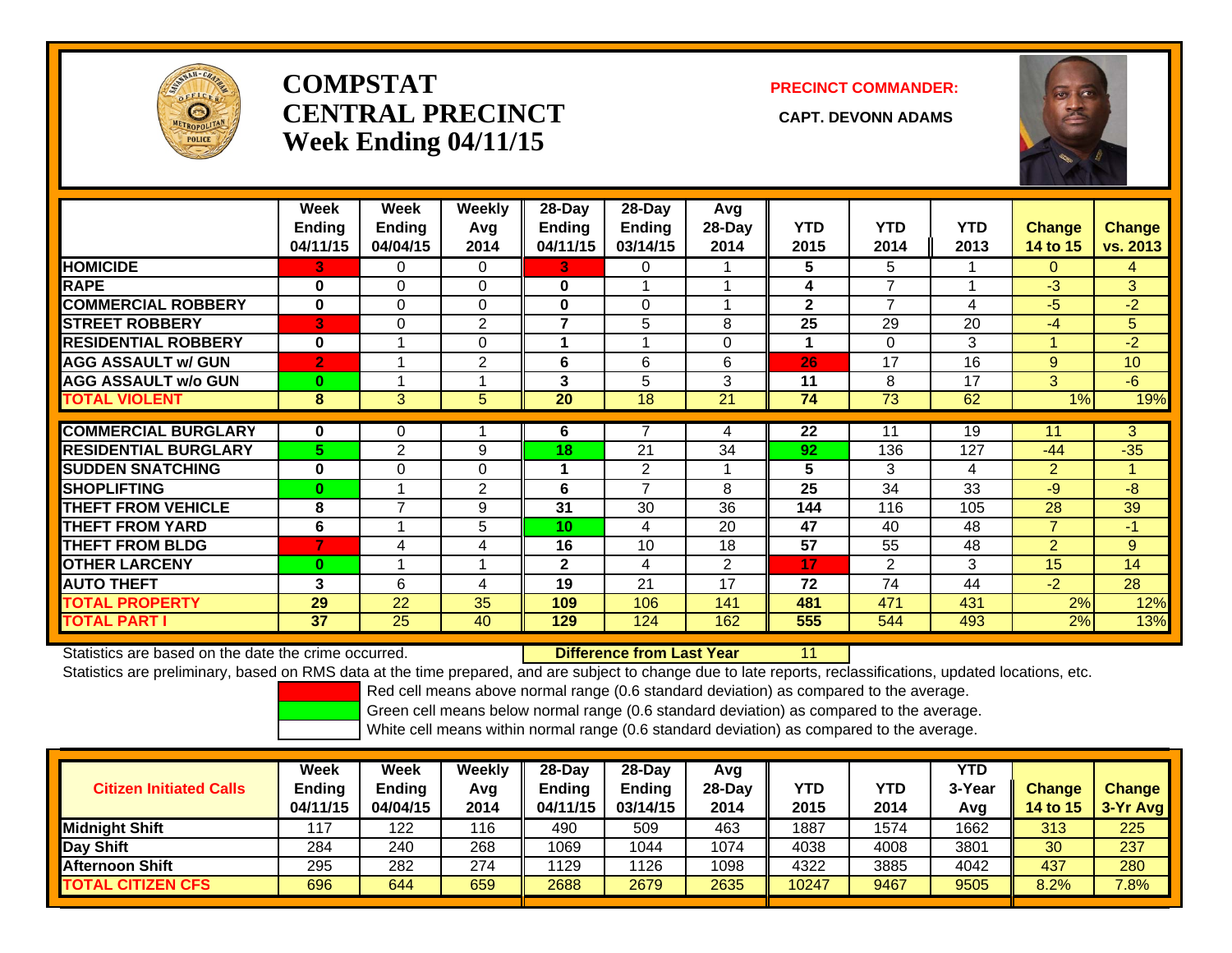

# **COMPSTATSOUTHSIDE PRECINCT** CAPT. TERRY SHOOP **Week Ending 04/11/15**

**PRECINCT COMMANDER:**



|                             | Week<br>Ending<br>04/11/15 | Week<br><b>Ending</b><br>04/04/15 | Weekly<br>Avg<br>2014 | $28$ -Day<br>Ending<br>04/11/15 | $28$ -Day<br>Ending<br>03/14/15 | Avg<br>28-Day<br>2014 | <b>YTD</b><br>2015 | <b>YTD</b><br>2014 | <b>YTD</b><br>2013 | <b>Change</b><br>14 to 15 | <b>Change</b><br>vs. 2013 |
|-----------------------------|----------------------------|-----------------------------------|-----------------------|---------------------------------|---------------------------------|-----------------------|--------------------|--------------------|--------------------|---------------------------|---------------------------|
| <b>HOMICIDE</b>             | 0                          | 0                                 | $\Omega$              | 0                               | $\Omega$                        | 0                     | 1.                 |                    | 2                  | 0                         | -1                        |
| <b>RAPE</b>                 | $\bf{0}$                   | $\Omega$                          | $\mathbf 0$           | $\mathbf 0$                     | 0                               |                       | $\mathbf{2}$       | $\overline{ }$     | $\overline{2}$     |                           | $\overline{0}$            |
| <b>COMMERCIAL ROBBERY</b>   | $\bf{0}$                   | $\Omega$                          |                       | $\bf{0}$                        | 4                               | 3                     | 5                  | 6                  | 4                  | $-1$                      | 4                         |
| <b>STREET ROBBERY</b>       | $\bf{0}$                   | 2                                 |                       | 4                               | 4                               | 4                     | 12                 | 14                 | 4                  | $-2$                      | 8                         |
| <b>RESIDENTIAL ROBBERY</b>  | $\mathbf{0}$               |                                   | $\Omega$              | $\overline{2}$                  | 3                               |                       | 5                  | 5                  | 4                  | $\Omega$                  | 4                         |
| <b>AGG ASSAULT w/ GUN</b>   | $\bf{0}$                   | $\Omega$                          | $\Omega$              | $\bf{0}$                        | 0                               |                       | 4                  | 3                  | 5                  |                           | $-1$                      |
| <b>AGG ASSAULT w/o GUN</b>  | $\bf{0}$                   | $\Omega$                          | $\Omega$              | $\bf{0}$                        | 0                               | $\overline{2}$        | 6                  | 5                  | 14                 |                           | $-8$                      |
| <b>TOTAL VIOLENT</b>        | $\mathbf{0}$               | 3                                 | 3                     | 6                               | 11                              | 11                    | 35                 | 35                 | 32                 | 0%                        | 9%                        |
|                             |                            |                                   |                       |                                 |                                 |                       |                    |                    |                    |                           |                           |
| <b>COMMERCIAL BURGLARY</b>  | $\overline{2}$             |                                   |                       | 3                               |                                 | 3                     | 16                 | 11                 | 9                  | 5.                        | $\overline{7}$            |
| <b>RESIDENTIAL BURGLARY</b> | 3                          | 8                                 | 5                     | 24                              | 28                              | 18                    | 82                 | 76                 | 107                | 6                         | $-25$                     |
| <b>SUDDEN SNATCHING</b>     |                            |                                   | $\Omega$              | 6                               | 5                               |                       | 6                  | 4                  | 3                  | $\overline{2}$            | 3                         |
| <b>SHOPLIFTING</b>          | 17                         | 8                                 | 13                    | 60                              | 63                              | 51                    | 215                | 215                | 182                | $\Omega$                  | 33                        |
| <b>THEFT FROM VEHICLE</b>   | 7                          | 11                                | $\overline{7}$        | 29                              | 28                              | 27                    | 93                 | 94                 | 135                | $-1$                      | $-42$                     |
| <b>THEFT FROM YARD</b>      | 3                          | $\overline{2}$                    | 2                     | 9                               | 9                               | 9                     | 33                 | 31                 | 29                 | $\overline{2}$            | $\overline{4}$            |
| <b>THEFT FROM BLDG</b>      | 7                          | 5                                 | 4                     | 21                              | 17                              | 17                    | 60                 | 53                 | 63                 | $\overline{ }$            | $-3$                      |
| <b>OTHER LARCENY</b>        | $\overline{2}$             | 0                                 |                       | 4                               | 3                               | 2                     | 11                 | 10                 | 16                 |                           | $-5$                      |
| <b>AUTO THEFT</b>           | 3                          | 5                                 | 2                     | 13                              | 14                              | 8                     | 56                 | 26                 | 36                 | 30                        | 20                        |
| <b>TOTAL PROPERTY</b>       | 45                         | 41                                | 34                    | 169                             | 168                             | 136                   | 572                | 520                | 580                | 10%                       | $-1%$                     |
| <b>TOTAL PART I</b>         | 45                         | 44                                | 37                    | 175                             | 179                             | 148                   | 607                | 555                | 612                | 9%                        | $-1%$                     |

Statistics are based on the date the crime occurred. **Difference from Last Year** 

r 52

Statistics are preliminary, based on RMS data at the time prepared, and are subject to change due to late reports, reclassifications, updated locations, etc.

Red cell means above normal range (0.6 standard deviation) as compared to the average.

Green cell means below normal range (0.6 standard deviation) as compared to the average.

| <b>Citizen Initiated Calls</b> | Week<br><b>Ending</b><br>04/11/15 | Week<br><b>Ending</b><br>04/04/15 | Weekly<br>Avg<br>2014 | $28-Dav$<br>Endina<br>04/11/15 | $28-Dav$<br><b>Ending</b><br>03/14/15 | Avg<br>$28-Day$<br>2014 | <b>YTD</b><br>2015 | YTD<br>2014 | YTD<br>3-Year<br>Avg | <b>Change</b><br>14 to $15$ | <b>Change</b><br>3-Yr Avg |
|--------------------------------|-----------------------------------|-----------------------------------|-----------------------|--------------------------------|---------------------------------------|-------------------------|--------------------|-------------|----------------------|-----------------------------|---------------------------|
| Midnight Shift                 | 88                                | 91                                | 91                    | 346                            | 358                                   | 363                     | 1521               | 1332        | 1356                 | 189                         | 165                       |
| Day Shift                      | 260                               | 277                               | 259                   | 1086                           | 108                                   | 1038                    | 4219               | 3785        | 3801                 | 434                         | 418                       |
| <b>Afternoon Shift</b>         | 235                               | 273                               | 259                   | 1024                           | 1061                                  | 1034                    | 4039               | 3678        | 3751                 | 361                         | 288                       |
| <b>TOTAL CITIZEN CFS</b>       | 583                               | 641                               | 609                   | 2456                           | 2527                                  | 2435                    | 9779               | 8795        | 8907                 | 1.2%                        | 9.8%                      |